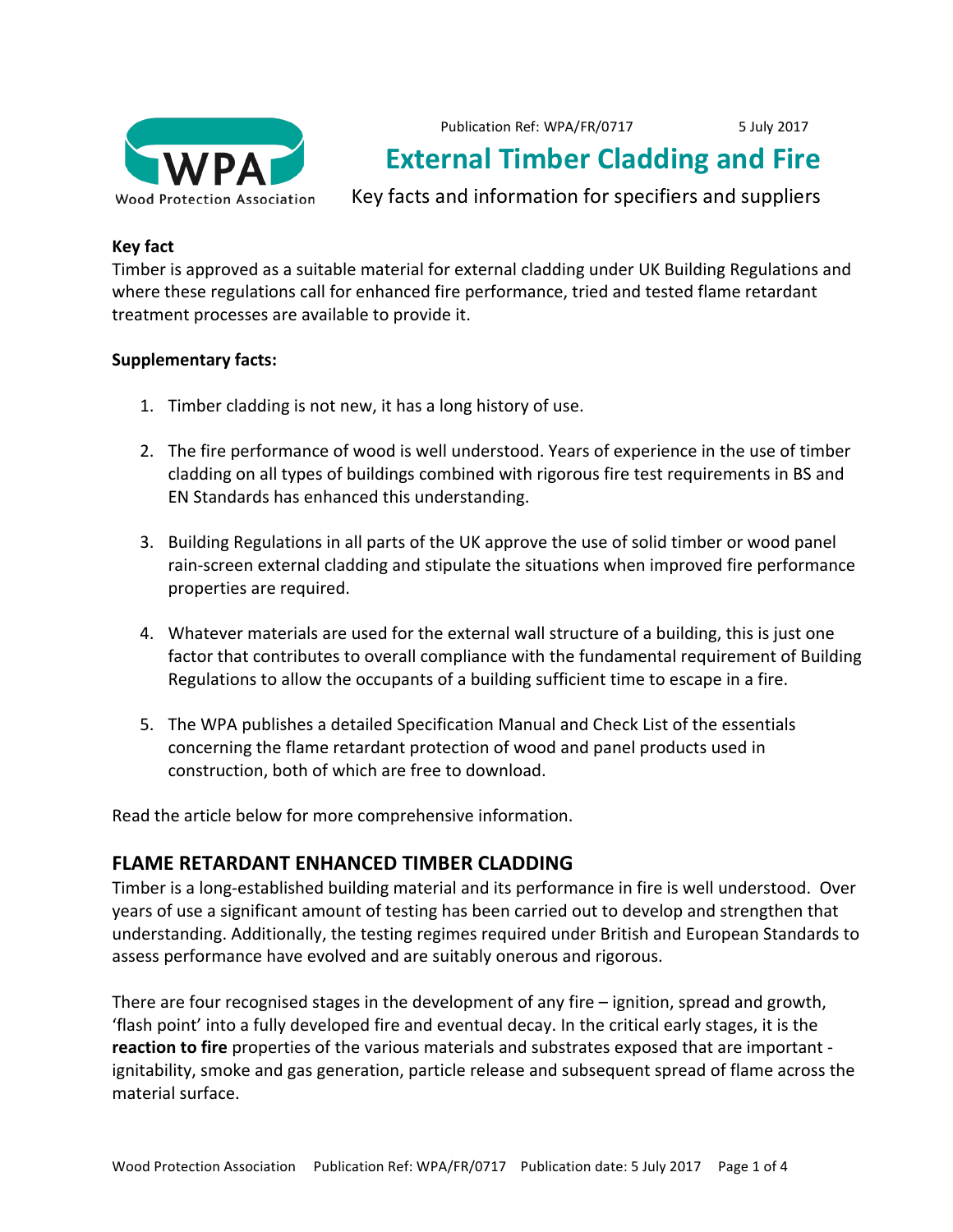Once the fire is more developed, then containment becomes the top priority with the use of compartmentalisation as a common strategy in building design and construction. At this stage, it is the **fire resistance** ratings of building elements such as walls, floors and fire doors that then becomes critical.

The data obtained from testing the reaction to fire properties of a material results in that material being given a Euroclass performance rating – see Table 1 for definitions. For wood, testing is specific to the species and thickness of the component and Euroclass B or Euroclass C are the typical performance ratings of flame retardant enhanced wood products (N.B. BS 476 Class 0 or 1 are derived from older UK national test methods and though accepted as alternatives in Building Regulations few materials are now available with these classifications). The fire resistance rating of a building element is normally expressed in minutes of fire containment.

The reaction to fire properties of most wood based materials can be enhanced by factory applied, quality controlled flame retardant treatments and this is particularly relevant to applications such as cladding on the outside of building, where retarding ignition and reducing the rate of any subsequent spread of flame across the surface in the early stages of a fire is critical.

### **BUILDING REGULATIONS**

Building Regulations are intended to ensure that a reasonable standard of life safety is provided in case of fire. The appropriate use of timber products can play a critical part in improving the performance of buildings in fire and in extending the time available to occupants to exit the building. 

**Approved Document B** in Building Regulations covers fire safety in dwellings. It states that *'The* external walls of the building shall adequately resist the spread of fire over the walls and from one *building* to another, having regards to the height and position of the building.'

In many domestic situations timber cladding can be used without the need for fire treatment. The requirement for treatment with a flame retardant depends on building height, boundary distances and the size of the cladding area being considered. Approved Document B makes a clear distinction for the requirements for buildings with boundaries less than 1000mm and those with boundaries greater than 1000mm and provides guidance on what are acceptable unprotected areas within each category.

For UK buildings over 18m tall, timber cladding must achieve a Euroclass B-s2, d2 standard. Therefore, it must be protected by an appropriately tested and certificated flame retardant product. There are stringent testing requirements under European Standards for such products. Application under quality assured factory controlled conditions is essential. Unless the timber cladding is to have a suitable, maintained coating, the flame retardant must be leach resistant and suitable for exterior use.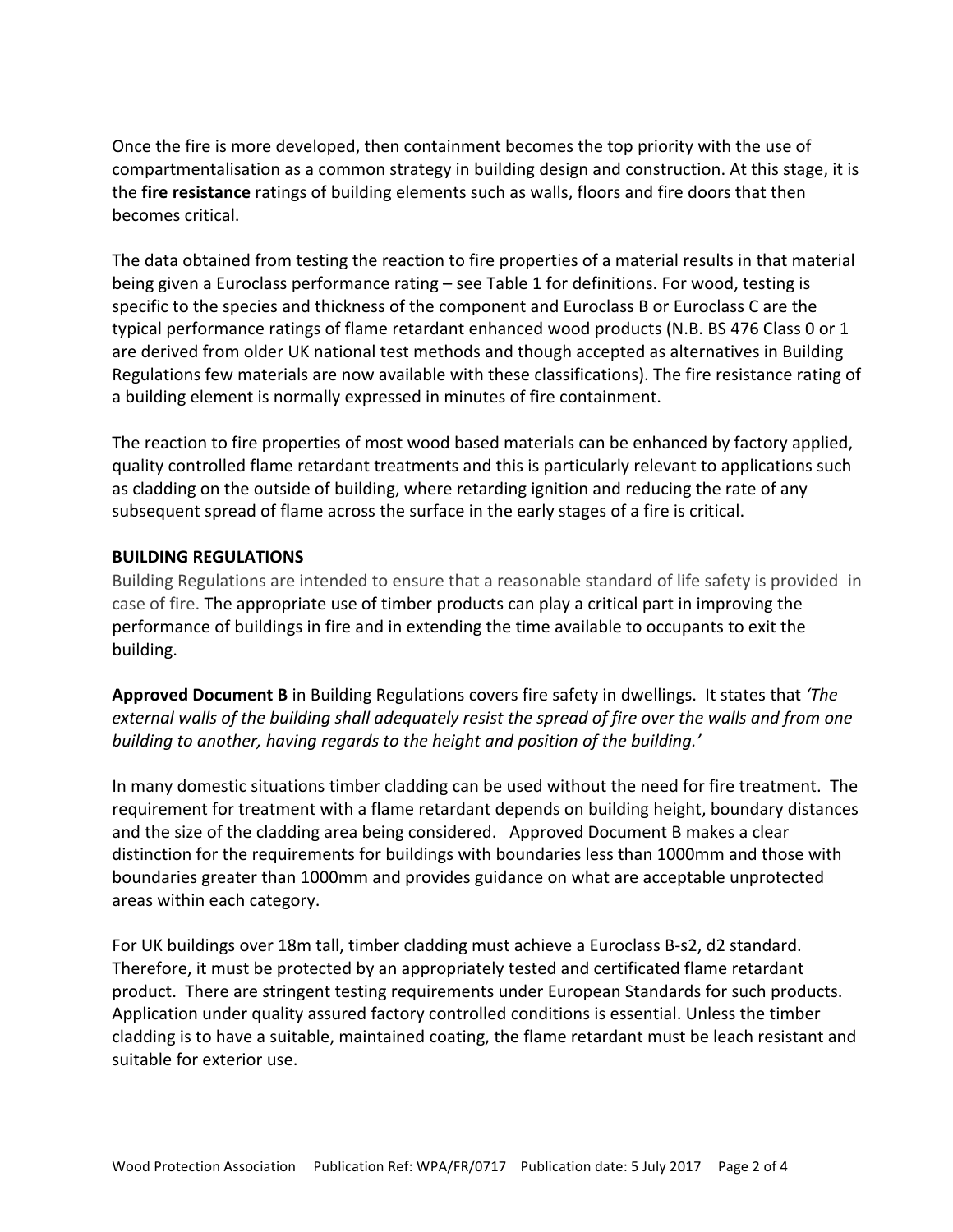The WPA publishes a free manual listing suitable flame retardant treatments for applications where external cladding is to be given a decorative/protective coating and where it is to be left uncoated www.wood-protection.org/publications

## **FIRE TESTING**

Untreated timber is generally regarded as Euroclass D, s2, d0. Its performance can be upgraded to Class C (Limited contribution to a fire) or B (Very limited contribution to a fire) with a suitable flame retardant pre-treatment.

| <b>Euroclass</b> | For all construction products excluding flooring                                       |
|------------------|----------------------------------------------------------------------------------------|
| Class F          | Products for which no reaction to fire performances are determined or which            |
|                  | cannot be classified.                                                                  |
| Class E          | Products capable of resisting, for a short period, a small flame attack without        |
|                  | substantial flame spread.                                                              |
| Class D          | Products capable of resisting, for a longer period, a small flame attack without       |
|                  | substantial flame spread.                                                              |
| Class C          | As D but satisfying more stringent requirements and showing limited lateral spread     |
|                  | of flame under thermal attack by a single burning item (SBI).                          |
| Class B          | As C but satisfying more stringent requirements and showing very limited lateral       |
|                  | spread of flame under thermal attack by a single burning item (SBI).                   |
| Class A          | As B for SBI reaction plus no significant contribution to fire load and growth (A2) or |
|                  | no contribution in any stage of the fire (A1).                                         |

Extract from BS EN 13501-1:2007+A1:2009 section  $\Delta$ 4.2

Note 1. For classes A2 to D there are additional classes for smoke development s1, s2 or s3, and the amount of burning droplets emitted d0, d1 or d3 (e.g. A2-s1, d0) see below:

### **Additional classes for smoke development**

| s1   | The structural element may emit a very limited amount of combustion gases |
|------|---------------------------------------------------------------------------|
| - s2 | the structural element may emit a limited amount of combustion gases      |
| ∣s3  | no requirement for restricted production of combustion gases              |

### **Additional classes for burning droplets**

| d0                     | burning droplets or particles are not emitted from the structural element |
|------------------------|---------------------------------------------------------------------------|
| $\mathsf{d}1$          | burning droplets or particles may be released in limited quantities       |
| $\vert$ d <sub>2</sub> | no requirement for restriction of burning droplets and particles          |

### **ASSURING FR PRODUCT & TREATMENT QUALITY**

The Wood Protection Association (WPA) operates two complementary, independent quality schemes to verify flame retardant treated wood has been treated/manufactured appropriately for its end use. These are:

- 1 a flame retardant product approval scheme and
- 2 a treatment process quality assurance scheme called WPA Benchmark FR